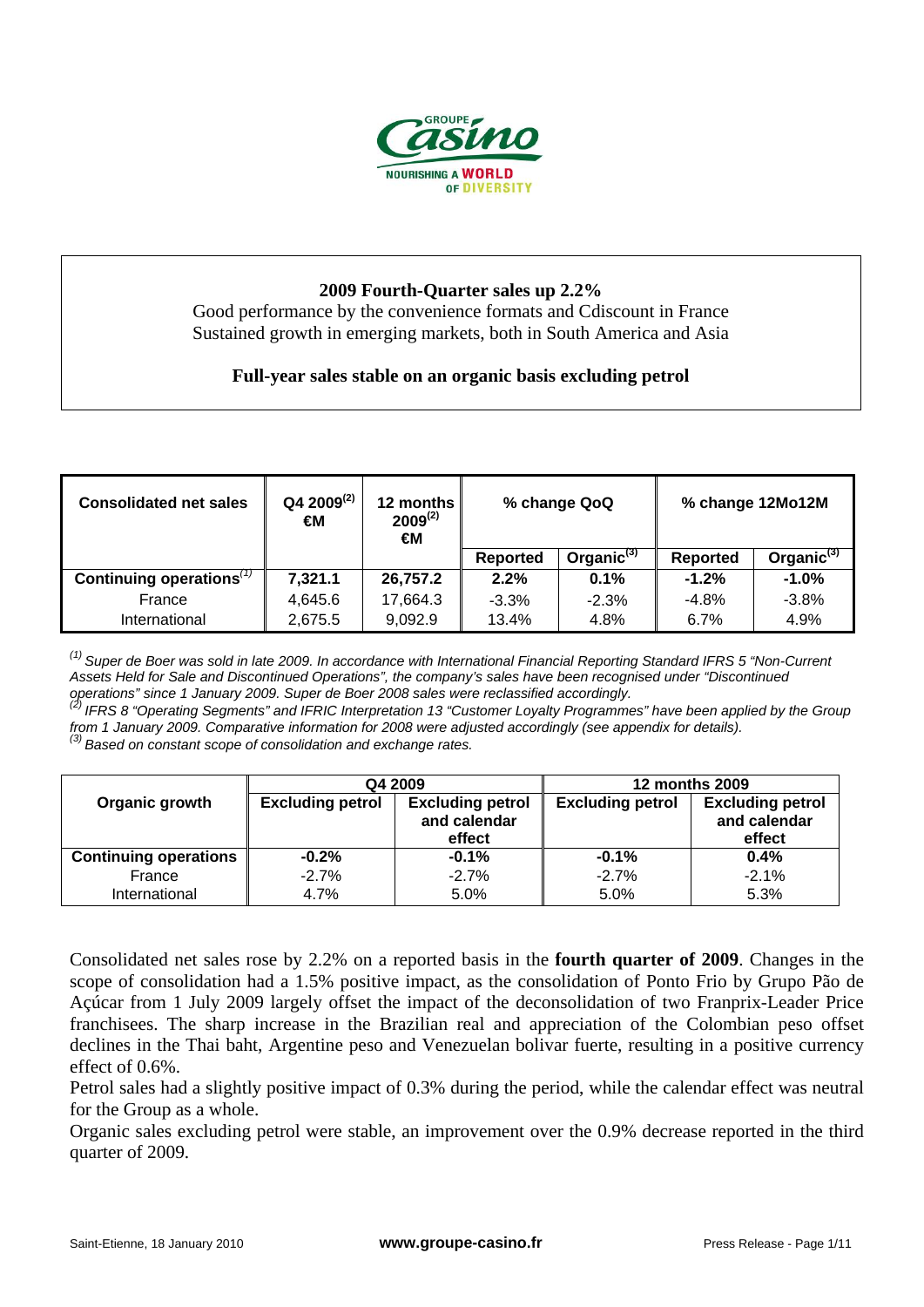In France, sales were down 2.7% on an organic basis excluding petrol, versus a 3.2% decline in the third quarter.

- The convenience formats continued to demonstrate good resilience, with Casino Supermarkets, Monoprix and Franprix reporting stable total sales over the period.
- Cdiscount maintained solid sales growth over the period. Sales grew double-digit over the full year, consolidating the company's lead in online B to C sales in France. In all, Cdiscount reported over 1 billion euros in sales including VAT in 2009.
- Géant Casino's performance tracked the trend observed in the first nine months. The banner pursued its controlled marketing strategy, as reflected in moderate promotional activity and further targeted price cuts.
- The trend in same-store sales at Leader Price was on a par with the previous quarter. The entire discount sector continued to suffer from scaled-back spending by its traditional customer base, which has been harder hit by the recession.

International operations reported a faster 4.8% increase in organic growth, up from 3.5% in the third quarter.

- In South America, organic growth came to a robust 4.9%, lifted by a continuing strong growth in same-store sales in Brazil (14.1%). The sales trend improved in Colombia, offsetting weaker business in Venezuela.
- In Asia, sales improved tangibly, up 6.7% on an organic basis after declining 0.9% in the third quarter, reflecting a recovery in same-store sales in Thailand and very strong growth in Vietnam.

International operations, which accounted for 37% of consolidated sales over the period, confirmed their role as a growth driver.

**Consolidated sales for full-year 2009** were stable on an organic basis excluding petrol, a performance reflecting the good positioning of the business portfolio:

- A mix heavily weighted towards convenience and discount formats, which are both promising and profitable,
- An unrivalled presence in urban convenience stores,
- Leadership in online non-food sales,
- An international presence focused on high potential countries.

In a difficult economic environment, the Group stepped up deployment of action plans to enhance the shopper appeal of its banners and increase its operating efficiency.

The Group is in line with its objectives in terms of cost savings, inventory reductions and capital expenditure discipline.

Financial flexibility will be enhanced by the improvement in free cash flow<sup>(1)</sup> generation and the  $\bigoplus$ billion asset disposal programme to be implemented by the end of 2010. With the sale of Super de Boer and real estate assets, more than half of the programme had been completed at the end of 2009.

The Group therefore confirms its objective of improving the net debt/EBITDA ratio at the end of 2009 and of reducing the ratio to less than 2.2x by the end of 2010.

The full-year results will be published on 4 March 2010.

*<sup>(1)</sup>Free cash flow = current operating cash flow before tax, less capital expenditure, changes in WCR, income tax paid and net interest paid*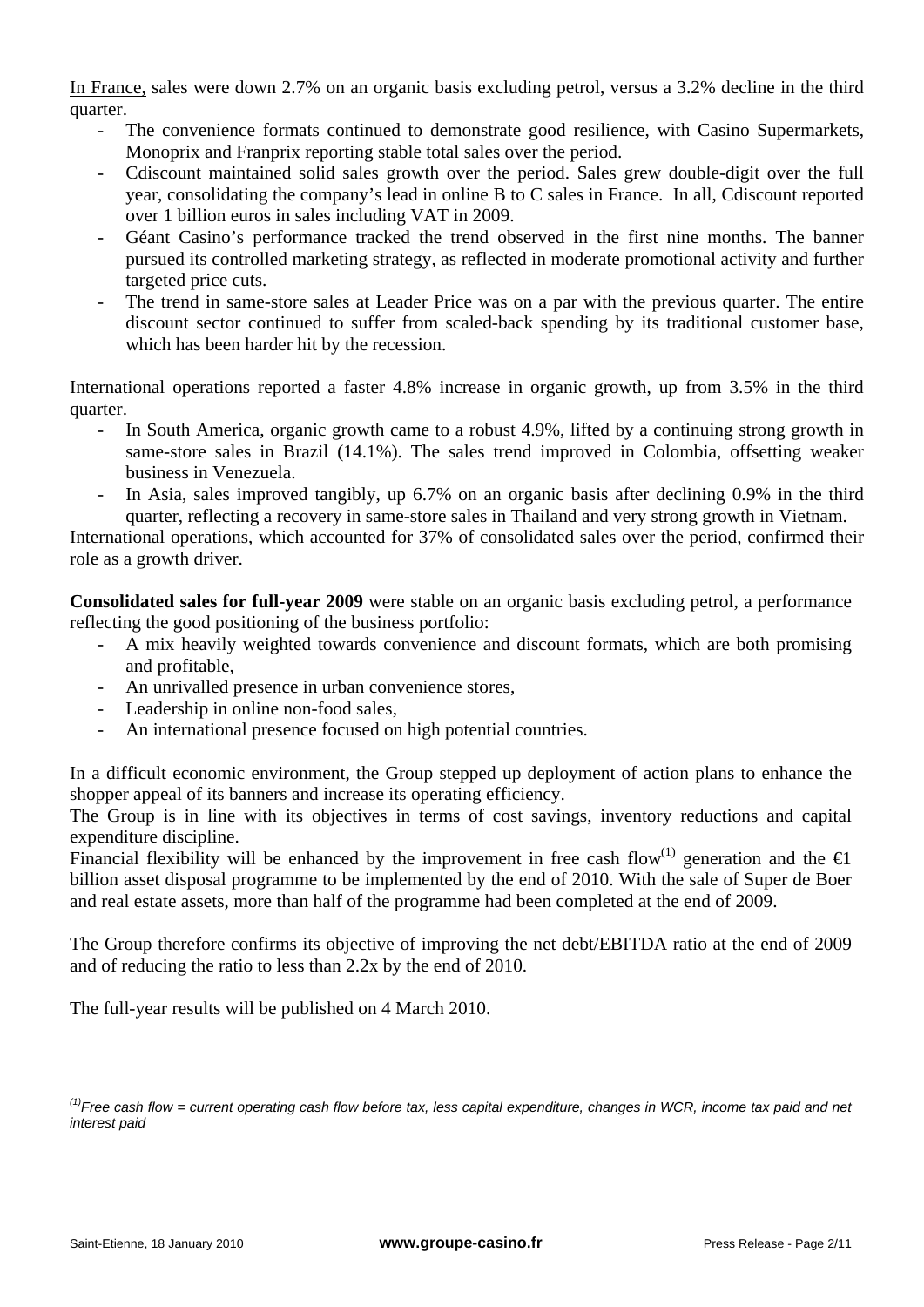#### **FRANCE**

Sales in France declined by 3.3% during the quarter. Changes in the scope of consolidation (mainly the deconsolidation of two Franprix–Leader Price franchisees at end 2008) reduced growth by 1.1%, while petrol sales had a positive 0.4% impact.

On an organic basis and excluding petrol, sales were down 2.7% over the period. Part of the decline was due to the termination of affiliate contracts, mainly with Coop de Normandie, which had a 0.6% negative impact on sales growth.

| In $\epsilon$ millions                    |              |              | Q4 2009     |                                          | 12 months    |              |             |                                          |
|-------------------------------------------|--------------|--------------|-------------|------------------------------------------|--------------|--------------|-------------|------------------------------------------|
|                                           | $2008^{(1)}$ | $2009^{(1)}$ | %<br>change | Organic<br>growth<br>excluding<br>petrol | $2008^{(1)}$ | $2009^{(1)}$ | %<br>change | Organic<br>growth<br>excluding<br>petrol |
| Net sales, France                         | 4,805.8      | 4,645.6      | $-3.3%$     | $-2.7%$                                  | 18,556.5     | 17,664.3     | $-4.8%$     | $-2.7%$                                  |
| <b>Franprix-Leader Price</b>              | 1,103.0      | 1,024.1      | $-7.1%$     | $-2.6%$                                  | 4,259.6      | 4,007.0      | $-5.9%$     | $-1.4%$                                  |
| <b>Géant Casino</b>                       | 1,595.5      | 1,515.6      | $-5.0%$     | $-5.9%^{(2)}$                            | 6,120.8      | 5,547.7      | $-9.4%$     | $-7.4\%^{(2)}$                           |
| hypermarkets<br><b>Convenience stores</b> | 1,715.9      | 1,692.0      | $-1.4%$     | $-2.0%$                                  | 6,841.6      | 6,689.6      | $-2.2%$     | $-1.7%$                                  |
|                                           |              |              |             |                                          |              |              |             |                                          |
| <b>Casino Supermarkets</b>                | 847.3        | 839.8        | $-0.9%$     | $-2.1\%^{(2)}$                           | 3,441.4      | 3,355.0      | $-2.5%$     | $-1.4\%$ <sup>(2)</sup>                  |
| Monoprix                                  | 500.0        | 502.0        | 0.4%        | 0.4%                                     | 1,830.3      | 1,828.6      | $-0.1%$     | $-0.1%$                                  |
| <b>Superettes</b>                         | 368.6        | 350.2        | $-5.0%$     | $-5.0%$                                  | 1,569.9      | 1,506.0      | $-4.1%$     | $-4.1%$                                  |
| <b>Other segments</b>                     | 391.5        | 413.9        | 5.7%        | 5.7%                                     | 1,334.5      | 1,420.0      | 6.4%        | 6.8%                                     |

*(1) International Financial Reporting Standard IFRS 8 "Operating Segments" and IFRIC Interpretation 13 "Customer Loyalty Programmes" have been applied by the Group from 1 January 2009. 2008 data were adjusted accordingly (see details in appendix) (2) Negative impact of affiliate contract terminations: respectively 1.3% on hypermarket sales and 1.3% on Casino Supermarkets sales in Q4 2009, and 1.3% on hypermarket sales and 1.3% on Casino Supermarkets sales for the full year 2009.*

| Same-store sales           | Q4 2009                |                                   | <b>12 months 2009</b>  |                                   |
|----------------------------|------------------------|-----------------------------------|------------------------|-----------------------------------|
|                            | % change<br>(reported) | % change<br>(excluding<br>petrol) | % change<br>(reported) | % change<br>(excluding<br>petrol) |
| Franprix                   | $-1.2\%$               | $-1.2%$                           | $-0.5%$                | $-0.5%$                           |
| <b>Leader Price</b>        | $-11.0%$               | $-11.0%$                          | $-9.1%$                | $-9.1%$                           |
| Géant Casino hypermarkets  | $-5.0\%$               | $-6.0\%$                          | $-8.4%$                | $-6.3%$                           |
| <b>Casino Supermarkets</b> | $-2.4%$                | $-3.4%$                           | $-5.4%$                | $-3.5%$                           |
| Monoprix                   | $-0.6%$                | $-0.6%$                           | $-1.7%$                | $-1.7%$                           |

## **Franprix-Leader Price**

Same-store sales contracted by 1.2% at **Franprix.** Footfalls were stable during the period, reflecting the banner's shopper appeal, which was further enhanced by the deployment of the new concept that has delivered very satisfactory results (double-digit growth in renovated stores). The banner accelerated expansion with 41 stores opened during the fourth quarter, for a total of 92 new outlets over the full year (of which 80 openings and 12 conversions).

Same-store sales at **Leader Price** tracked third-quarter trends, declining 11%. The entire discount retailing segment continues to be penalized as its traditional customers cut back on spending, leading to further declines in the average basket.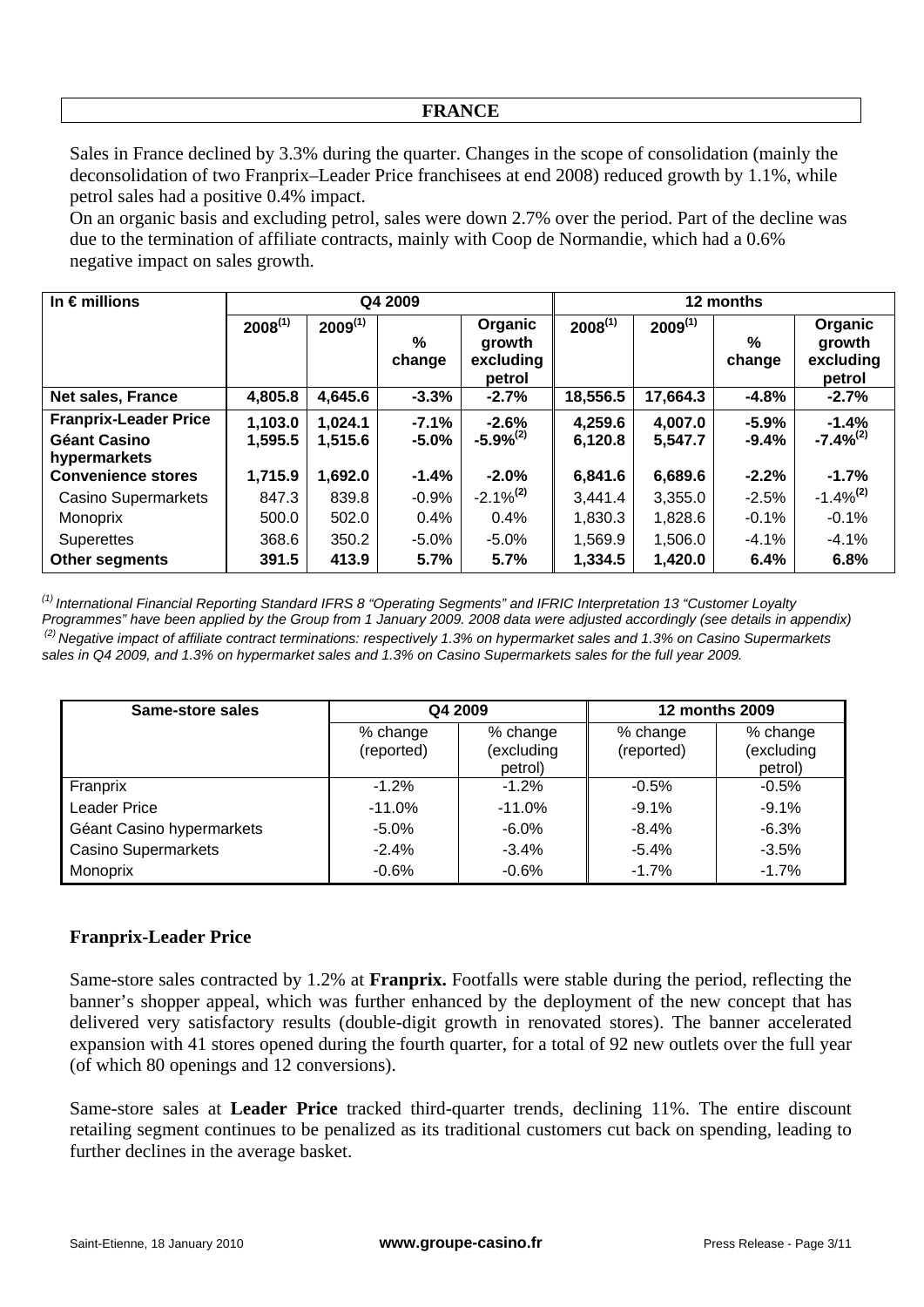Leader Price opened 22 stores during the period, compared with 27 over the first nine months. The banner also continued to rationalize its store network by closing nine stores and transferring five urban outlets.

Led by the banner's sustained expansion, Leader Price market share trend improved at the end of the year, to hold steady in the fourth quarter. The banner price competitiveness will be further enhanced as the banner will reinvest purchasing gains resulting from the pooling of the Group's private labels.

In all, and excluding the impact of deconsolidating two franchisees, Franprix-Leader Price sales ended the period down 2.6%.

The two banners will step up their expansion, which will continue to be a significant growth driver.

## **Hypermarkets**

Géant Casino same-store sales declined by 6% excluding petrol during the quarter. The average basket was stable (down 0.2%) and footfalls contracted by 5.8%.

Food sales were down 5.1%. In a more competitive environment, Géant Casino carefully calibrated its promotional strategy to give priority to permanent price cuts. In 2010, the banner will step-up this targeted price-cut policy thanks to the purchasing gains resulting from the pooling of the Group's private labels and to the partial shift in promotional resources.

Non-food sales were down by 7.8%, a more limited decline versus the first nine months (down 10.4%), with apparel and multimedia leading the improvement.

Géant Casino will continue in 2010 to optimise capital employed by reducing selling space and repositioning its offer on the highest revenue and margin categories, such as apparel, home and leisure.

#### **Convenience stores**

#### **Supermarkets**

Casino Supermarkets' same-store sales declined by 3.4% excluding petrol, versus a 4.4% decline in the third quarter. The average basket shrank by 1.7%, in line with the previous quarter. Footfalls were down just 1.8% compared with a decline of 2.6% in the third quarter, reflecting the effectiveness of the banner's marketing initiatives.

Total sales excluding petrol decreased by 2.1% over the period.

Market share held firm during the quarter and over the year as a whole.

#### **Monoprix**

Monoprix's same-store sales recorded a tangible improvement, easing back just 0.6% in the last three months of the year, compared with a 2.7% decline in the third quarter, driven by a good performance in apparel and satisfactory food sales. As these results show, the banner is reaping the rewards of its differentiated positioning.

Total sales increased by 0.4% over the quarter.

#### **Superettes**

Superette sales declined by 5%. The store base was further optimised during the period, with 186 openings and 114 closures.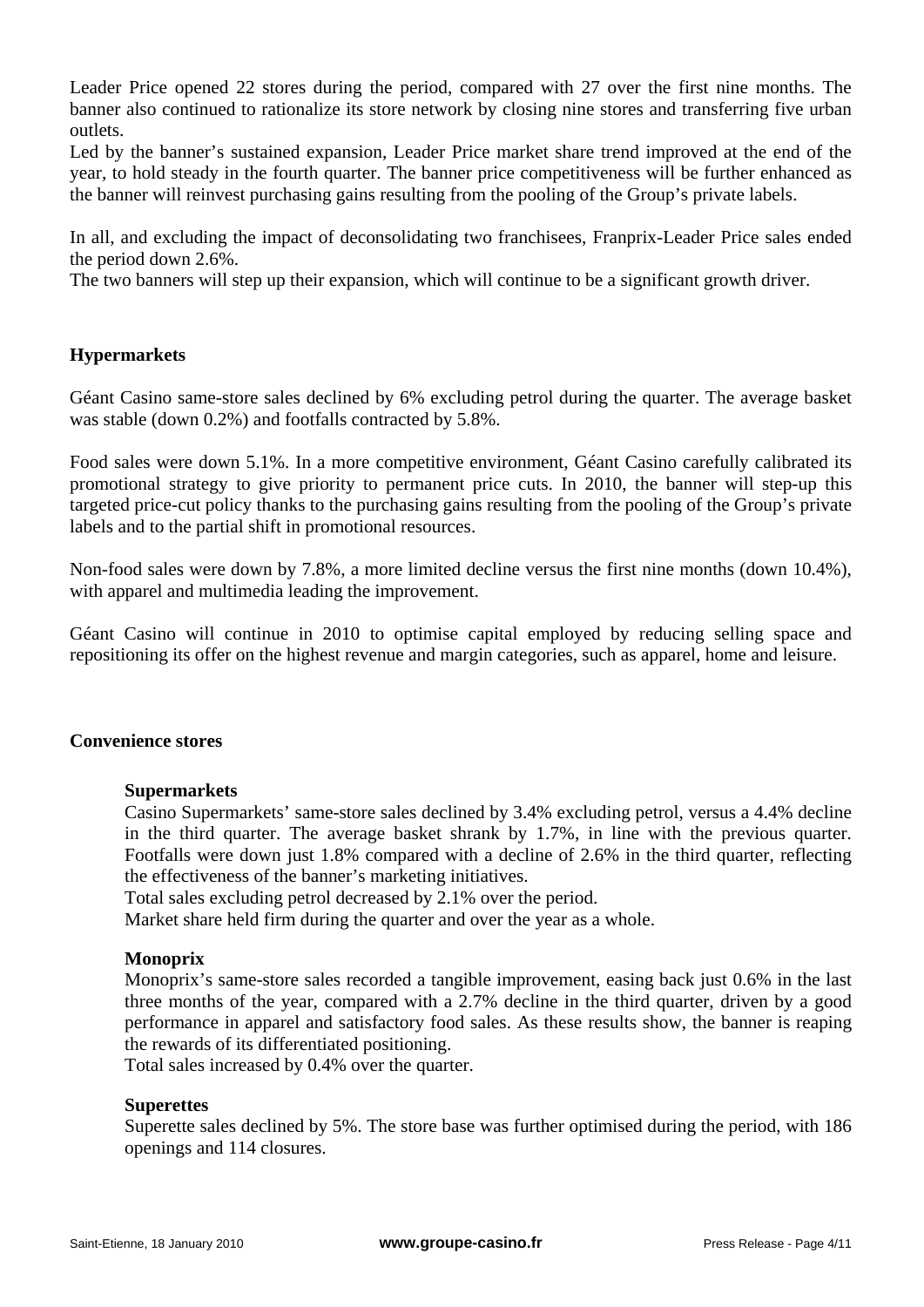#### **Other businesses**

Cdiscount enjoyed solid sales growth in the fourth quarter and reported a double-digit increase over the full year. This good performance reflected the company's very attractive price positioning and fast market response. Cdiscount has also successfully developed new offerings – including apparel, footwear, wine and travel – as well as new services, such as video on demand. All of these factors have enhanced the banner's leadership in online B to C sales in France.

Casino Restauration reported another quarter of growth, confirming the improved trend observed in the third quarter.

In all, sales by the other businesses rose by 5.7%.

\* \* \*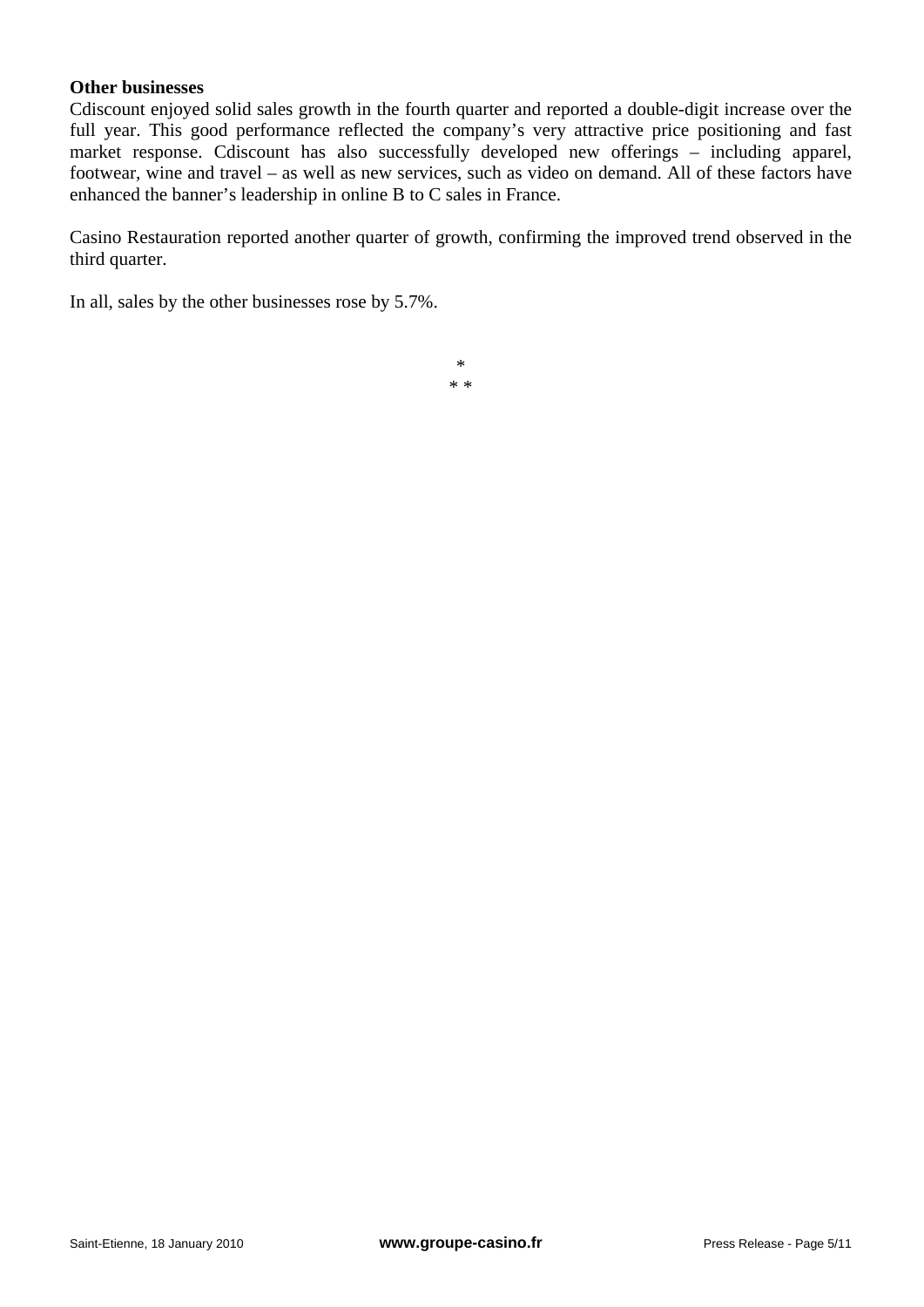# **INTERNATIONAL**

International sales rose by 13.4% in the fourth quarter. Changes in the scope of consolidation had a positive impact of 6.8%, primarily reflecting the consolidation of Ponto Frio by Grupo Pão de Açúcar from 1 July 2009. The currency effect was a positive 1.8%, due to the sharp increase in the Brazilian real and the appreciation of the Colombian peso against the euro, partially offset by the decline in the Venezuelan, Thai and Argentine currencies.

Organic growth stood at 4.8%, versus 3.5% in the third quarter, reflecting strong momentum in South America (up 4.9%) and a significantly improved trend in Asia (up 6.7% after falling 0.9% in the third quarter). Operations in the key countries (Brazil, Colombia, Thailand and Vietnam) all reported higher sales.

| <b>Consolidated net</b> | <b>Reported growth</b> |                   | Organic growth |                   | Same-store growth |                   |  |
|-------------------------|------------------------|-------------------|----------------|-------------------|-------------------|-------------------|--|
| sales                   | Q4 2009                | 12 months<br>2009 | Q4 2009        | 12 months<br>2009 | Q4 2009           | 12 months<br>2009 |  |
| South America<br>Asia   | 18.9%<br>$-1.0\%$      | 7.9%<br>6.5%      | 4.9%<br>6.7%   | 5.7%<br>5.1%      | 3.8%<br>4.5%      | 4.4%<br>$-0.6%$   |  |

Operations in **South America** continued to deliver robust same-store sales, which gained 3.8% during the period.

Same-store sales for **GPA** in Brazil continued to grow at a strong pace (up 14.1%), both in food and non-food, reflecting the company's effective marketing strategy. Total sales in Brazil increased by 44.6%\*, lifted by the consolidation of Ponto Frio. The joint venture between Globex (Ponto Frio) and Casas Bahia's retail activities has made GPA the unrivalled leader in the household and electronic appliances market, with a market share of 26%, and strengthened its position as Brazil's top-ranked retailer.

In Colombia, **Exito's** same-store sales trend improved noticeably, reflecting successful marketing campaigns during the period. Two hypermarkets were opened in the fourth quarter.

Sales in Venezuela slumped in the fourth quarter against a backdrop of economic recession and currency crisis.

**In Asia,** same-store sales rose 4.5% after declining 5.2% in the third quarter thanks to a sharp upturn in sales at Big C in Thailand and very strong growth in Vietnam. In all, sales in Asia grew by a sustained 6.7% at constant exchange rates.

Operations in the **Indian Ocean** performed satisfactorily, both on a same-store basis (down 0.6%) and on an organic basis (up 0.6%).

*<sup>\*</sup> data published by the company*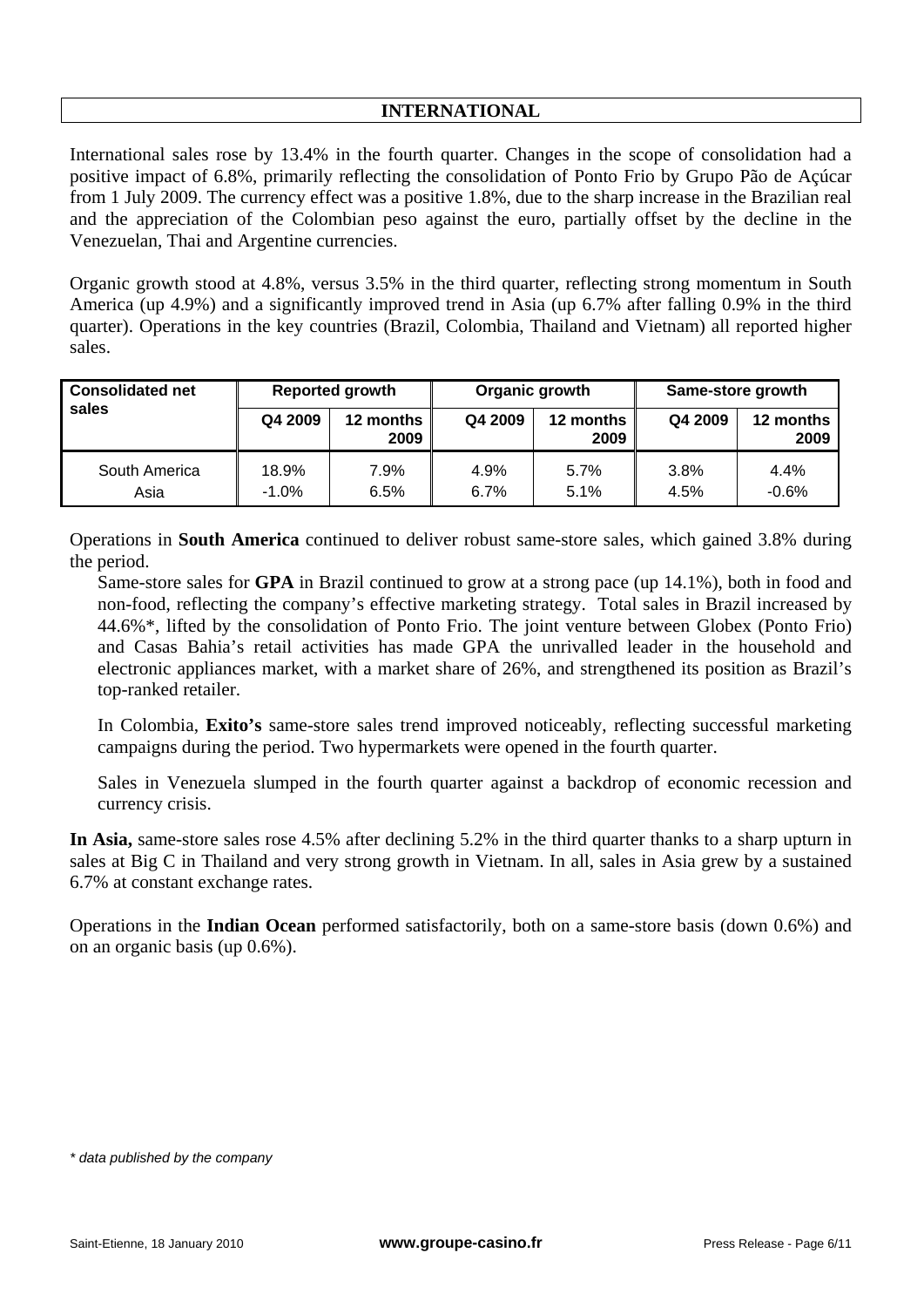## **Main changes in the scope of consolidation**

- Deconsolidation of two franchisees in the Franprix-Leader Price sub-group as of end December 2008.
- Consolidation of Ponto Frio by GPA since 1 July 2009.
- A subsequent capital increase by GPA, which had the effect of reducing Group Casino's stake from 35.0% at end June 2009 to 33.7% as of 21 September 2009.
- Following Exito's share issue and renegotiation of the put option on Carulla Vivero, Casino's interest in Exito declined from 61.2% to 54.8% at 31 December 2009.
- Super de Boer was sold in late 2009. In accordance with International Financial Reporting Standard IFRS 5 "Non-Current Assets Held for Sale and Discontinued Operations", the company's sales have been recognised under "Discontinued operations" since 1 January 2009.

|                                                                    | Fourth quarter |                    |                 | % change         | 12 months          |                      |                    | % change           |
|--------------------------------------------------------------------|----------------|--------------------|-----------------|------------------|--------------------|----------------------|--------------------|--------------------|
|                                                                    | 2008<br>€m     | 2009<br>€m         | <b>Reported</b> | At<br>constant   | 2008<br>€m         | 2009<br>€m           | Reported           | At<br>constant     |
|                                                                    |                |                    |                 | exchange         |                    |                      |                    | exchange           |
|                                                                    |                |                    |                 | rates            |                    |                      |                    | rates              |
| <b>FRANCE</b><br>Of which:                                         | 4,805.8        | 4,645.6            | $-3.3%$         | $-3.3%$          | 18,556.5           | 17,664.3             | $-4.8%$            | $-4.8%$            |
| <b>Franprix-Leader Price</b>                                       | 1,103.0        | 1,024.1            | $-7.1%$         | $-7.1%$          | 4,259.6            | 4,007.0              | $-5.9%$            | $-5.9%$            |
| Géant Casino hypermarkets                                          | 1,595.5        | 1,515.6            | $-5.0%$         | $-5.0%$          | 6,120.8            | 5,547.7              | $-9.4%$            | $-9.4%$            |
| <b>Convenience stores</b>                                          | 1.715.9        | 1,692.0            | $-1.4%$         | $-1.4%$          | 6.841.6            | 6,689.6              | $-2.2%$            | $-2.2%$            |
| <b>Casino Supermarkets</b>                                         | 847.3          | 839.8 <sub>1</sub> | $-0.9%$         | $-0.9%$          | 3,441.4            | $3,355.0$ i          | $-2.5%$            | $-2.5%$            |
| Monoprix<br><b>Superettes</b>                                      | 500.0<br>368.6 | 502.0<br>350.2     | 0.4%<br>$-5.0%$ | 0.4%<br>$-5.0\%$ | 1,830.3<br>1,569.9 | 1,828.6 '<br>1,506.0 | $-0.1%$<br>$-4.1%$ | $-0.1%$<br>$-4.1%$ |
| <b>Other segments</b>                                              | 391.5          | 413.9              | 5.7%            | 5.7%             | 1,334.5            | 1,420.0              | 6.4%               | 6.4%               |
| <b>INTERNATIONAL</b><br>Of which:                                  | 2,359.8        | 2,675.5            | 13.4%           | 11.6%            | 8,519.5            | 9,092.9              | 6.7%               | 8.7%               |
| <b>South America</b>                                               | 1,698.2        | 2,018.3            | 18.9%           | 14.3%            | 6,084.4            | 6,562.9              | 7.9%               | 10.9%              |
| Asia                                                               | 427.5          | 423.1              | $-1.0%$         | 6.7%             | 1,582.8            | 1,685.8              | 6.5%               | 5.1%               |
| Other segments                                                     | 234.1          | 234.1              | 0.0%            | 0.9%             | 852.4              | 844.2                | $-1.0%$            | $-0.2%$            |
| Indian Ocean                                                       | 233.8          | 232.9              | $-0.4%$         | 0.6%             | 850.9              | 840.0                | $-1.3%$            | $-0.6%$            |
| Other                                                              | 0.3            | 1.2 <sub>1</sub>   | n.m.            | n.m.             | 1.4                | 4.3 <sub>1</sub>     | n.m.               | n.m.               |
| <b>NET SALES - CONTINUING</b><br><b>OPERATIONS</b>                 | 7,165.6        | 7,321.1            | 2.2%            | 1.6%             | 27,076.1           | 26,757.2             | $-1.2%$            | $-0.6%$            |
| <b>NET SALES - DISCONTINUED</b><br><b>OPERATIONS (Netherlands)</b> | 507.0          | 443.0              | n.m.            | n.m.             | 1,627.0            | 1,570.0              | n.m.               | n.m.               |
| <b>CONSOLIDATED OPERATIONS</b>                                     | 7,672.6        | 7,764.1            | n.m.            | n.m.             | 28,703.1           | 28,327.2             | n.m.               | n.m.               |

| Average exchange rates         | 9 months<br>2008 | 9 months<br>2009 | % change | 12 months<br>2008 | 12 months<br>2009 | %<br>change |
|--------------------------------|------------------|------------------|----------|-------------------|-------------------|-------------|
| Argentina (ARS / EUR)          | 0.2115           | 0.1978           | $-6.5\%$ | 0.2154            | 0.1922            | $-10.8%$    |
| Uruguay (UYP / EUR)            | 0.0327           | 0.0315           | -3.8%    | 0.0327            | 0,0319            | $-2.3%$     |
| Venezuela* (VEB / EUR) (x1000) | 0.3057           | 0.3408           | 11.5%    | 0.3168            | 0,3342            | 5.5%        |
| Thailand (THB / EUR)           | 0.0203           | 0.0211           | 4.3%     | 0.0206            | 0,0209            | 1.4%        |
| Vietnam (VND / EUR) (x1000)    | 0.0405           | 0.0432           | $6.6\%$  | 0.0417            | 0,0420            | 0.7%        |
| Colombia (COP / EUR) (x1000)   | 0.3535           | 0.3321           | $-6.1%$  | 0.3480            | 0,3352            | $-3.7%$     |
| Brazil (BRL / EUR)             | 0.3903           | 0.3525           | $-9.7%$  | 0.3739            | 0,3609            | $-3.5%$     |

*\* Sales in Venezuela were translated with the official 2009 exchange rate. In light of the devaluation in January 2010, 2010 sales in the region will be translated at the 2010 exchange rate.*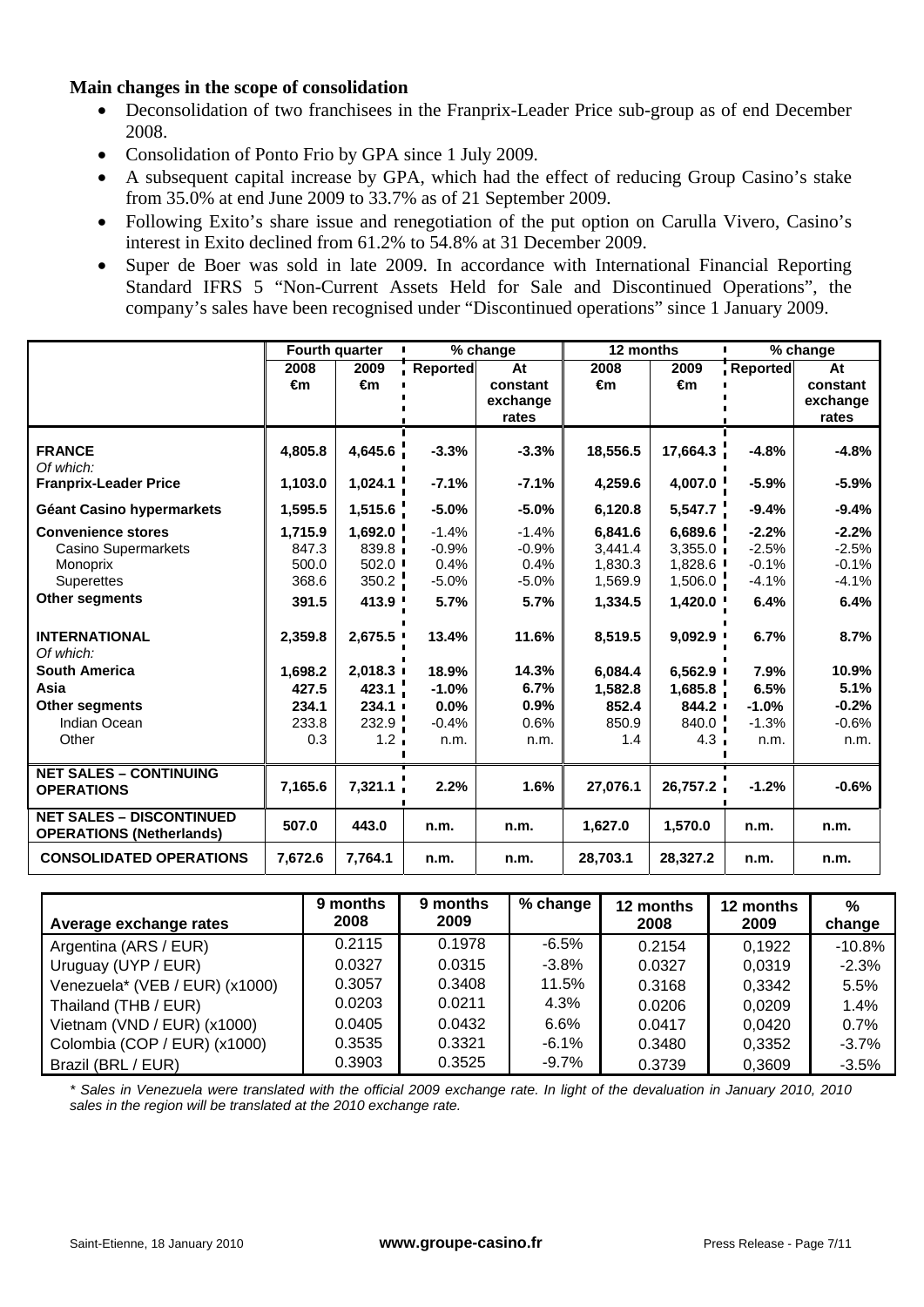| <b>Store network</b><br><b>France</b>      | 31 Dec 08 | 30 Sept 09 | 31 Dec 09               |
|--------------------------------------------|-----------|------------|-------------------------|
| <b>Géant Casino hypermarkets</b>           | 131       | 130        | 122                     |
| Of which French affiliates                 | 6         | 3          | 5                       |
| <b>International Affiliates</b>            | 14        | 15         | 5                       |
| + Service stations                         | 99        | 99         | 99                      |
| <b>Casino supermarkets</b>                 | 401       | 393        | 390                     |
| Of which French Franchise Affiliates       | 67        | 56         | 53                      |
| <b>International Franchise Affiliates</b>  | 22        | 22         | 21                      |
| + Service stations                         | 149       | 156        | 156                     |
| <b>Franprix supermarkets</b>               | 702       | 748        | 789                     |
| Of which Franchise outlets                 | 281       | 447        | 472                     |
| <b>Monoprix supermarkets</b>               | 377       | 465        | 463                     |
| Of which Naturalia                         | 39        | 40         | 41                      |
| Of which Franchise outlets/Affiliates      | 47        | 120        | 117                     |
| <b>Leader Price discount stores</b>        | 530       | 551        | 559                     |
| Of which Franchise outlets                 | 216       | 268        | 266                     |
| <b>TOTAL</b> supermarkets and discount     | 2010      | 2 1 5 7    | 2 2 0 1                 |
| stores                                     | 633       | 913        | 929                     |
| Of which Franchise outlets/Stores operated |           |            |                         |
| under business leases                      |           |            |                         |
| <b>Petit Casino superettes</b>             | 1903      | 1828       | 1816                    |
| Of which Franchise outlets                 | 26        | 22         | 28                      |
| <b>Spar superettes</b>                     | 915       | 891        | 896                     |
| Of which Franchise outlets                 | 735       | 734        | 739                     |
| <b>Vival superettes</b>                    | 1677      | 1700       | 1753                    |
| Of which Franchise outlets                 | 1677      | 1700       | 1753                    |
|                                            |           |            |                         |
| Other                                      | 30        | 4          | $\overline{\mathbf{4}}$ |
| <b>Other Franchise stores</b>              | 1 1 2 6   | 1 1 7 5    | 1 2 5 7                 |
| Corners, Relay, Shell, Elf, Carmag, other  | 1 1 2 6   | 1 1 7 5    | 1 2 5 7                 |
| <b>Wholesale outlets</b>                   | 441       | 1 0 8 1    | 1 0 25                  |
| <b>TOTAL CONVENIENCE STORES</b>            | 6 0 9 2   | 6679       | 6751                    |
| Of which Franchise outlets/Stores operated | 4 0 1 1   | 4715       | 4 8 0 5                 |
| under business leases                      |           |            |                         |
| <b>Other affiliate stores</b>              | 99        | 14         | 13                      |
| Of which French affiliates                 | 98        | 13         | 13                      |
| <b>International Affiliates</b>            | 1         | 1          |                         |
| <b>Other businesses</b>                    | 269       | 274        | 277                     |
| <b>Casino Restauration</b>                 | 269       | 274        | 277                     |
| <b>TOTAL France</b>                        | 8601      | 9 2 5 4    | 9 3 6 4                 |
| Hypermarkets                               | 131       | 130        | 122                     |
| Supermarkets                               | 1 4 8 0   | 1 606      | 1 642                   |
| Discount stores                            | 530       | 551        | 559                     |
| Superettes and other stores                | 6 1 9 1   | 6 6 9 3    | 6764                    |
| Other                                      | 269       | 274        | 277                     |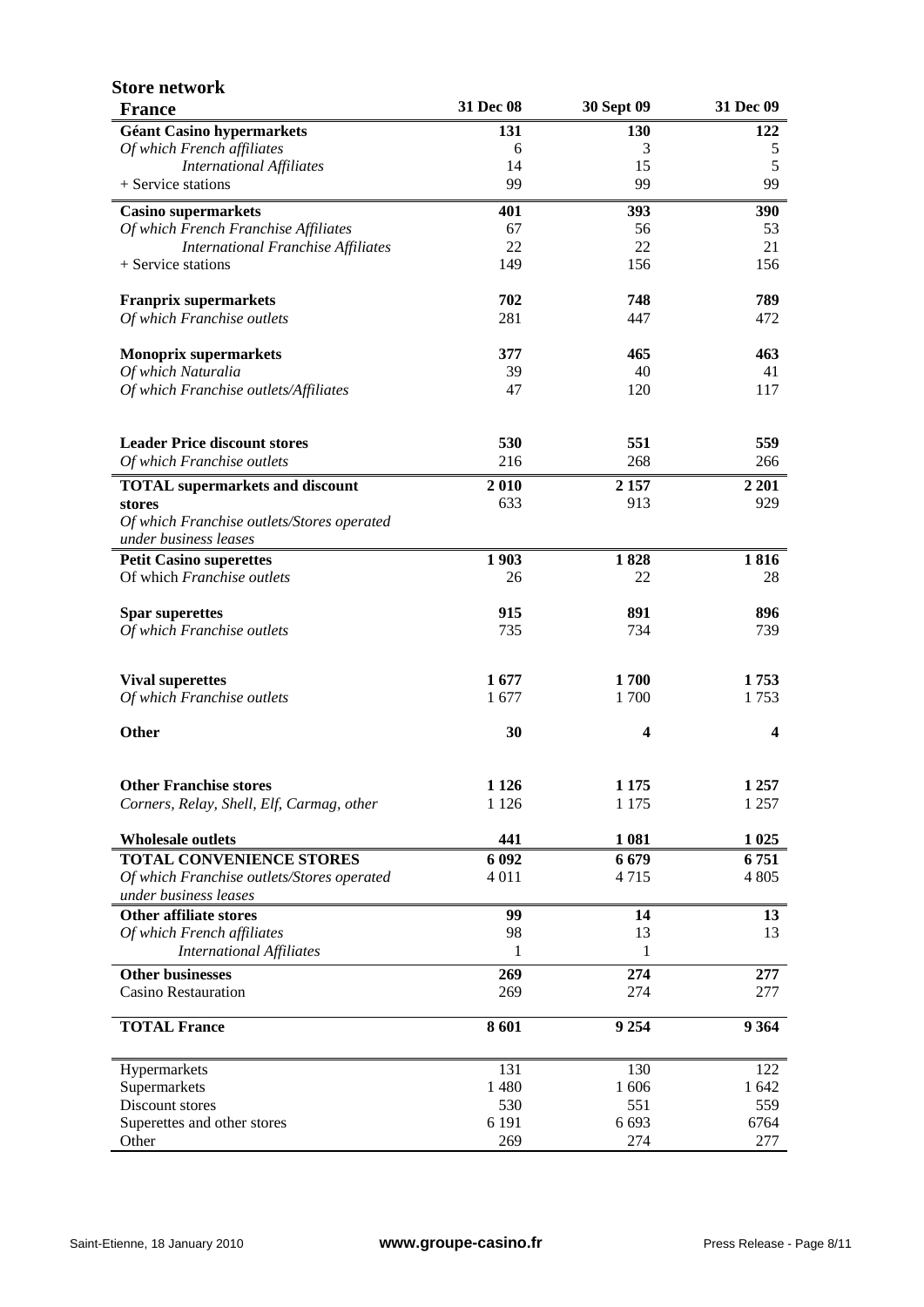| <b>International</b>                      | 31 Dec 08       | 30 Sept 09       | 31 Dec 09        |
|-------------------------------------------|-----------------|------------------|------------------|
| <b>ARGENTINA</b>                          | 65              | 49               | 49               |
| Libertad hypermarkets                     | 15              | 15               | 15               |
| Leader Price discount stores              | 26              | 26               | 26               |
| Other businesses                          | 24              | 8                | 8                |
|                                           |                 |                  |                  |
| <b>URUGUAY</b>                            | 52              | 52               | 53               |
| Géant hypermarkets                        | 1               | 1                | 1                |
| Disco supermarkets                        | 27              | 27               | 28               |
| Devoto supermarkets                       | 24              | 24               | 24               |
| <b>VENEZUELA</b>                          | 60              | 42               | 41               |
| Exito hypermarkets                        | 6               | 6                | 6                |
| Cada supermarkets                         | 36              | 36               | 35               |
| Q Precios discount stores                 | 18              | $\boldsymbol{0}$ | $\boldsymbol{0}$ |
|                                           |                 |                  |                  |
| <b>BRAZIL</b>                             | 597             | 1 0 6 9          | 1 0 8 0          |
| Extra hypermarkets                        | 102             | 104              | 103              |
| Päo de Açucar supermarkets                | 145             | 145              | 145              |
| Sendas supermarkets                       | 73              | 71               | 68               |
| Extra Perto supermarkets                  | 5               | 5                | 13               |
| CompreBem supermarkets                    | 165             | 163              | 157              |
| Assai discount stores                     | 28              | 34               | 40               |
| Extra Facil supermarkets                  | 32              | 47               | 52               |
| Eletro, Ponto Frio                        | 47              | 500              | 502              |
| Of which Ponto Frio                       |                 | 453              | 455              |
|                                           |                 |                  |                  |
| <b>THAILAND</b>                           | 79              | 78               | 78               |
| Big C hypermarkets                        | 66              | 67               | 67               |
| Leader Price discount stores              | 13              | 11               | 11               |
| <b>VIETNAM</b>                            | 8               | 9                | $\boldsymbol{9}$ |
| Big C hypermarkets                        | 8               | 9                | 9                |
| <b>INDIAN OCEAN</b>                       | $\overline{51}$ | $\overline{51}$  | 50               |
| Jumbo hypermarkets                        | 11              | 11               | 11               |
| Score/Jumbo supermarkets                  | 20              | 21               | 21               |
| Cash and Carry supermarkets               | 5               | 5                | 5                |
| Spar supermarkets                         | 6               | 6                | 6                |
| Other                                     | 9               | 8                | $\prime$         |
| <b>COLOMBIA</b>                           | 264             | 258              | 260              |
| Exito hypermarkets                        | 87              | 87               | 89               |
| Pomona and Carulla supermarkets           | 94              | 89               | 89               |
| Bodega discount stores                    | 14              | 47               | 47               |
| Ley, Q Precios, Merquefacil, Surtimax and | 69              | 35               | 35               |
| others                                    |                 |                  |                  |
| <b>NETHERLANDS</b>                        | 305             | 301              | $\overline{0}$   |
| Super de Boer supermarkets                | 305             | 301              | $\overline{0}$   |
|                                           |                 |                  |                  |
| TOTAL INTERNATIONAL                       | 1481            | 1909             | 1620             |
| Hypermarkets                              | 296             | 300              | 301              |
| Supermarkets                              | 905             | 893              | 590              |
| Discount stores                           | 99              | 118              | 124              |
| Other businesses                          | 181             | 598              | 604              |

# **Appendix: Application of IFRS 8 and IFRIC 13**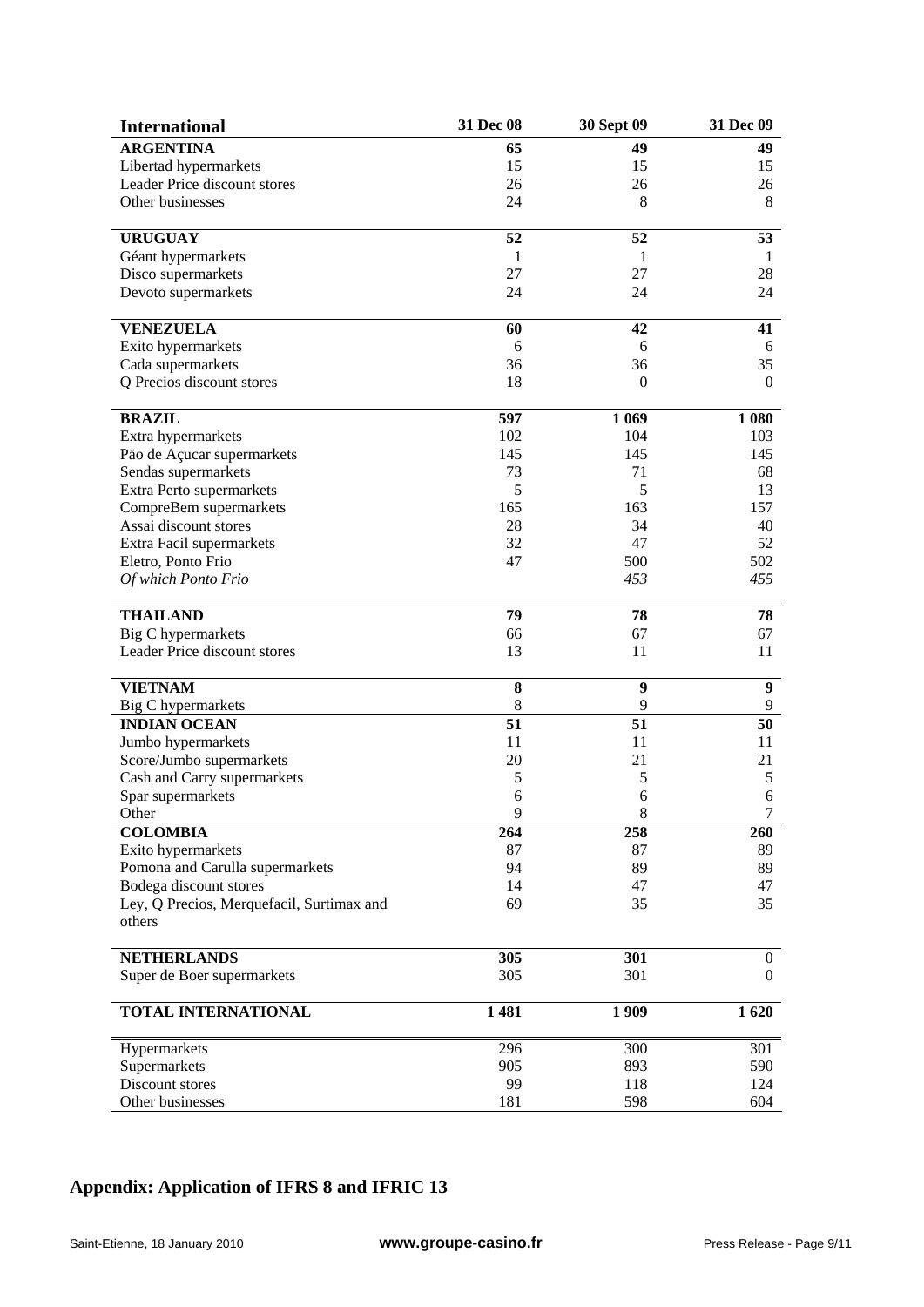International Financial Reporting Standard 8 "Operating Segments" and IFRIC Interpretation 13 "Customer Loyalty Programmes" were applicable by the Group as from January 1<sup>st</sup> 2009. This has resulted in two changes in accounting method, with 2008 data adjusted to reflect retrospective application for comparison purposes.

- IFRS 8 replaced IAS 14 "Reporting Financial Information by Segment." While the standard does not have any impact on the Group's performance or financial situation, it has led to a change in the way the reported data are presented. In practice, the main change in the 2008 sales figures concerns the presentation of net sales to external customers, primarily by Easydis, which are now recognised in "Other businesses" instead of being allocated among the various French banners as previously.
- IFRIC Interpretation 13 requires entities to recognise the fair value of the consideration granted to customers under loyalty programmes (such as award credits or purchase coupons) as a separately identifiable component of the sales transaction in which they are granted. In practice, this leads to revenue being reduced at the time of the grant and increased when the award credits are redeemed. Until 2008, the cost of these loyalty programmes was deducted from trading profit.

| In $\epsilon$ millions                             | Q4 2008<br>(reported)* | <b>IFRS8</b><br>impact | IFRIC <sub>13</sub><br>impact | Q4 2008<br>(pro forma) |
|----------------------------------------------------|------------------------|------------------------|-------------------------------|------------------------|
| <b>Franprix-Leader Price</b>                       | 1,103.0                | 0.0                    | 0.0                           | 1,103.0                |
| Géant Casino hypermarkets                          | 1,599.1                | (6.7)                  | 3.1                           | 1,595.5                |
| <b>Convenience stores</b>                          | 1,731.3                | (8.1)                  | (0.1)                         | 1,715.9                |
| <b>Casino Supermarkets</b>                         | 852.5                  | (5.0)                  | (0.2)                         | 847.3                  |
| Monoprix                                           | 500.0                  | 0.0                    | 0.0                           | 500.0                  |
| <b>Superettes</b>                                  | 371.7                  | (3.2)                  | 0.1                           | 368.6                  |
| <b>Other segments</b>                              | 376.7                  | 14.9                   | (0.1)                         | 391.5                  |
| <b>TOTAL France</b>                                | 4,803.0                | (0.0)                  | 2.9                           | 4,805.8                |
| <b>South America</b>                               | 1,695.6                | 0.0                    | 2.6                           | 1,698.2                |
| Asia                                               | 430.4                  | 0.0                    | (2.9)                         | 427.5                  |
| <b>Other segments</b>                              | 234.1                  | 0.0                    | 0.0                           | 234.1                  |
| Indian Ocean                                       | 233.8                  | 0.0                    | 0.0                           | 233.8                  |
| Other (Poland)                                     | 0.3                    | 0.0                    | 0.0                           | 0.3                    |
| <b>TOTAL International</b>                         | 2,360.1                | 0.0                    | (0.3)                         | 2,359.8                |
| <b>NET SALES - CONTINUING</b><br><b>OPERATIONS</b> | 7,163.1                | (0, 0)                 | 2.6                           | 7,165.6                |

\*Adjusted to take into account the consolidation of Naturalia.

| In $\epsilon$ millions | 12 months<br>2008 | IFRS 8<br>impact | <b>IFRIC</b><br>$\overline{A}$<br>impact | 12 months<br>2008 |
|------------------------|-------------------|------------------|------------------------------------------|-------------------|
|------------------------|-------------------|------------------|------------------------------------------|-------------------|